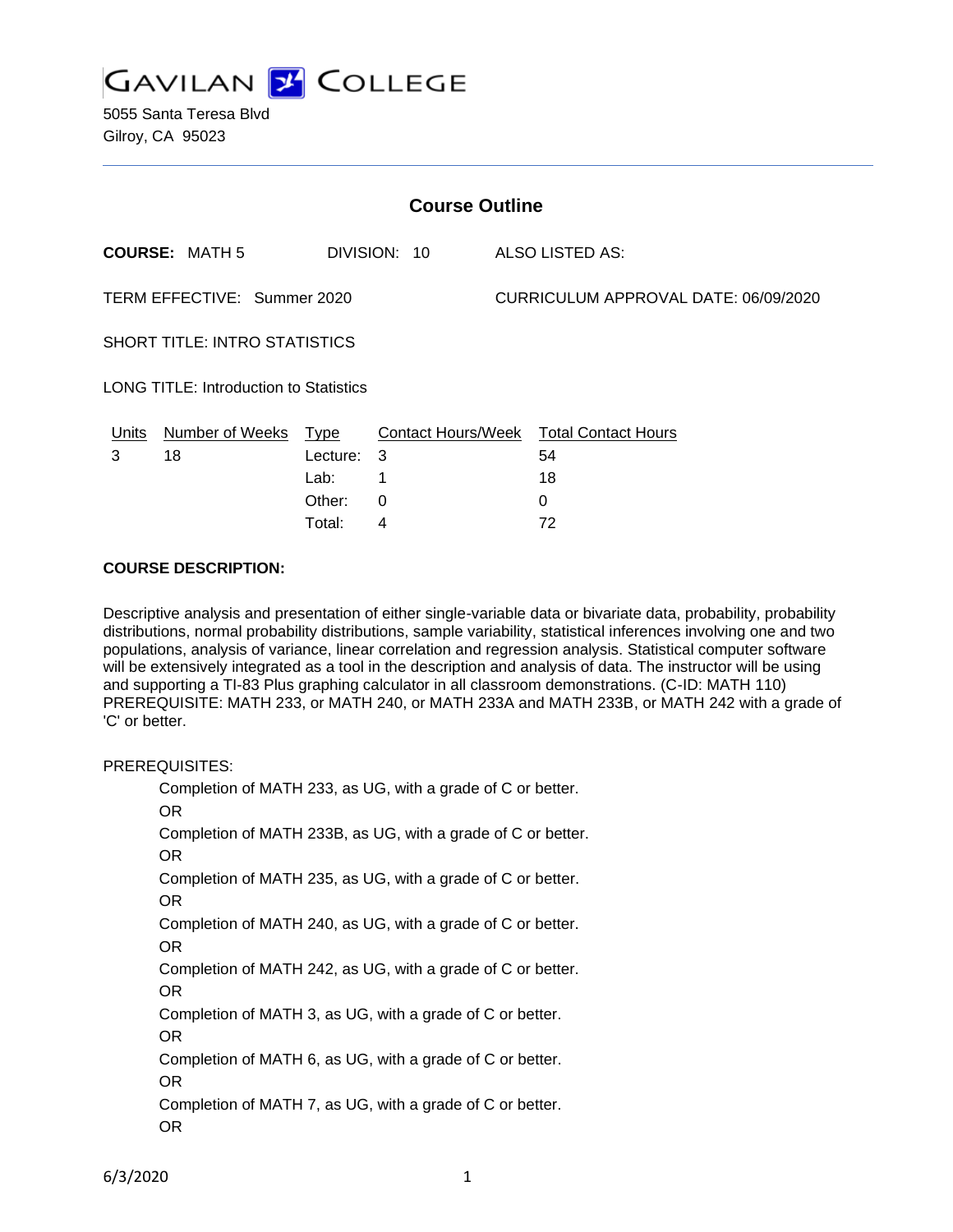Completion of MATH 8A, as UG, with a grade of C or better. OR Completion of MATH 8B, as UG, with a grade of C or better. OR Completion of MATH 12, as UG, with a grade of C or better. OR Completion of MATH 14, as UG, with a grade of C or better. OR Completion of MATH 1A, as UG, with a grade of C or better. OR Completion of MATH 1B, as UG, with a grade of C or better. OR Completion of MATH 1C, as UG, with a grade of C or better. OR Score of 33 on Intermediate Algebra OR Score of 13 on Pre-Calculus OR Score of 2600 on Accuplacer Math OR Score of 2600 on MM CCCApply Math OR Score of 2600 on MM Placement Tool Math

COREQUISITES:

CREDIT STATUS: D - Credit - Degree Applicable

GRADING MODES L - Standard Letter Grade

REPEATABILITY: N - Course may not be repeated

#### SCHEDULE TYPES:

- 02 Lecture and/or discussion
- 03 Lecture/Laboratory
- 04 Laboratory/Studio/Activity
- 047 Laboratory LEH 0.7
- 05 Hybrid
- 71 Dist. Ed Internet Simultaneous
- 72 Dist. Ed Internet Delayed
- 73 Dist. Ed Internet Delayed LAB
- 737 Dist. Ed Internet LAB-LEH 0.7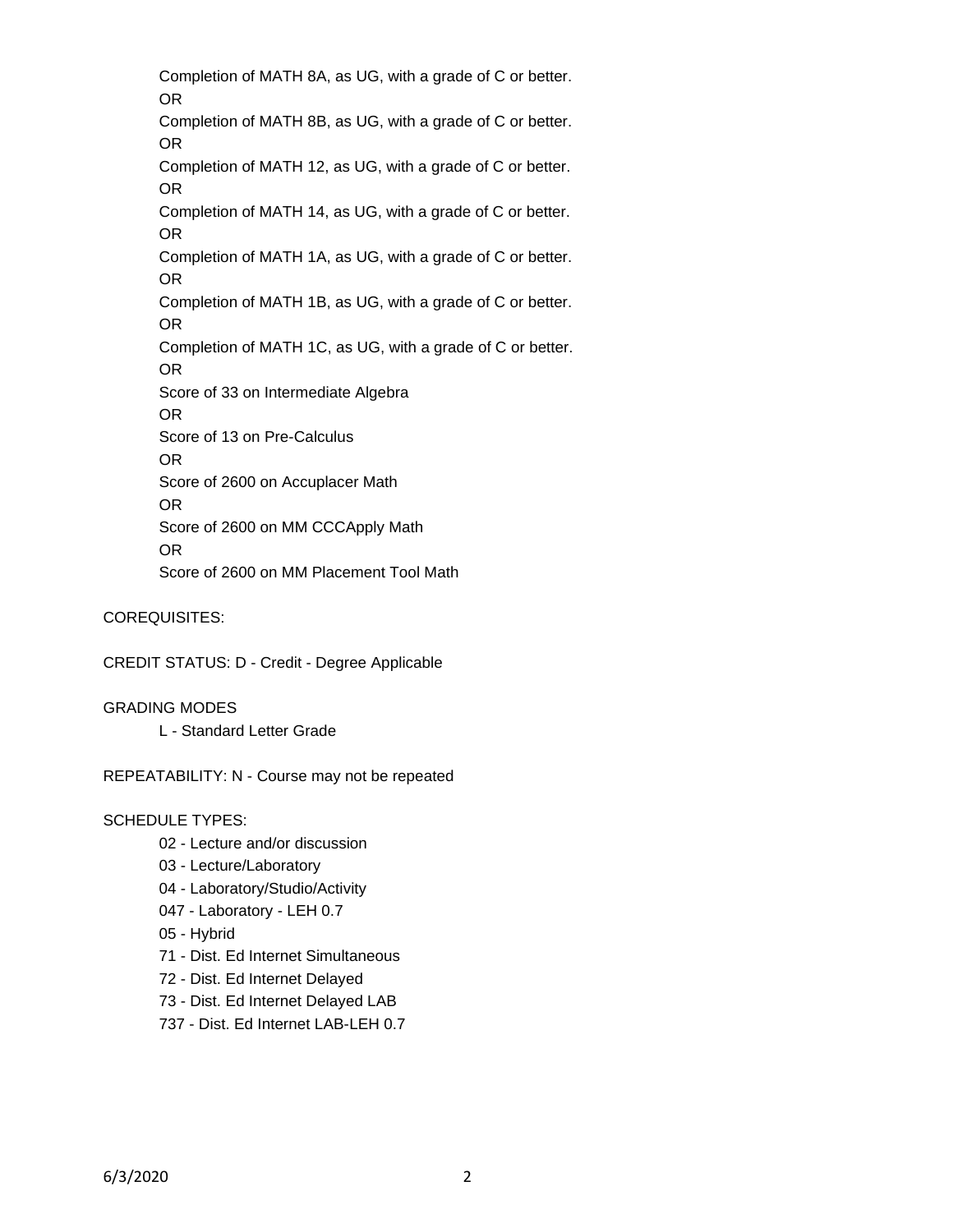#### **STUDENT LEARNING OUTCOMES:**

1. Describe and analyze data using descriptive statistics including histograms, frequency tables, stem-andleaf diagrams, boxplots, mean, median, mode, and standard deviation. Be able to distinguish among different scales of measurement and their implications.

Measure of assessment: Homework, Lab, Quiz, Exam

Year assessed, or planned year of assessment: 2009

2. Demonstrate proficiency with calculations of basic probabilities for simple events.

Measure of assessment: Homework, Lab, Quiz, Exam

Year assessed, or planned year of assessment: 2014

3. Identify the difference between discrete and continuous random variables. Be able to calculate the mean and variance of a discrete distribution.

Measure of assessment: Homework, Lab, Quiz, Exam

4. Calculate probabilities using a normal distribution or graphing calculator. Measure of assessment: Homework, Lab, Quiz, Exam Year assessed, or planned year of assessment: 2014

5. Interpret the Central Limit Theorem and apply the concept to examples. Measure of assessment: Homework, Lab, Quiz, Exam Year assessed, or planned year of assessment: 2013

6. Create and interpret confidence intervals estimates of population means and proportions. Measure of assessment: Homework, Lab, Quiz, Exam Year assessed, or planned year of assessment: 2009

7. Identify the basic concepts of hypothesis testing including Type I and Type II errors. Employ hypothesis test procedures to test claims about single population means and proportions, and two population means and proportions. Select the appropriate technique (p-value, t-test, z-test) for analyzing the hypothesis test. Be able to interpret the result of the hypothesis test in words.

Measure of assessment: Homework, Lab, Quiz, Exam Year assessed, or planned year of assessment: 2009

8. Employ linear correlation and regression to model simple linear relationships. Measure of assessment: Homework, Lab, Quiz, Exam

Year assessed, or planned year of assessment: 2013

9. Utilize statistical software to analyze and interpret data. Measure of assessment: Lab, Group Project Year assessed, or planned year of assessment: 2013

10. Demonstrate a synthesis of concepts learned throughout the semester by a group project, which will require students to formulate a survey, collect data, analyze data, and derive inferences from the data.

Measure of assessment: Group Project

Year assessed, or planned year of assessment: 2013

11. Discuss sampling methods and identify the standard methods of obtaining data and identify advantages and disadvantages of each.

Measure of assessment: Homework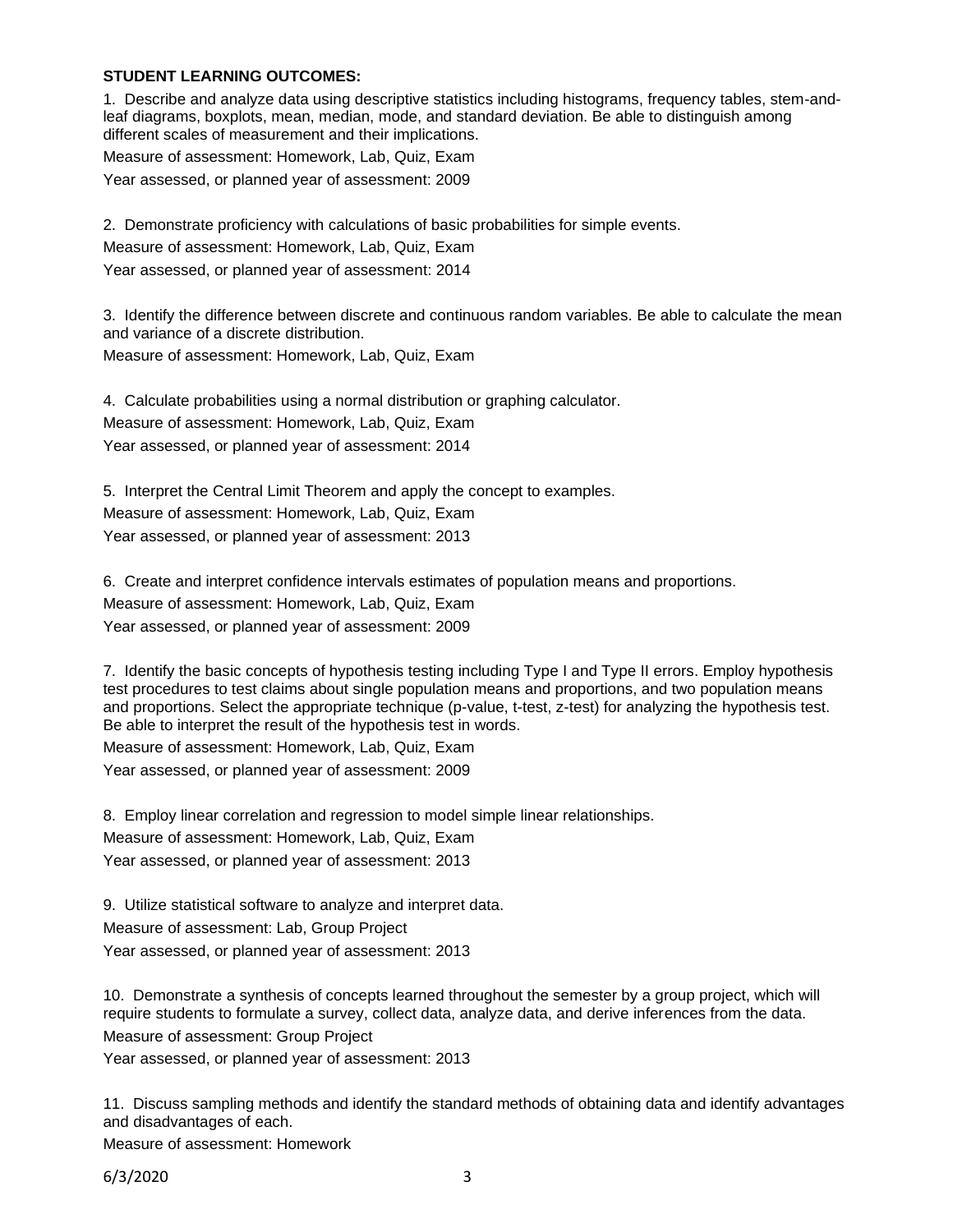12. Do application problems using data from disciplines including business, social sciences, psychology, life science, health science, and education.

## **CONTENT, STUDENT PERFORMANCE OBJECTIVES, OUT-OF-CLASS ASSIGNMENTS**

Curriculum Approval Date: 06/09/2020

2 Hours

Content: Introduction to Basic Terms; Measurability and Variability

Out of Class Assignment: Assigned reading and problems.

Student Performance Objectives: Students identify examples as samples, populations, quantitative vs. qualitative data. They will also be able to explain and identify sampling methods.

Out of Class Assignment: Homework assignment

1 Hour

Content: Lab #1 - Introduction to MINITAB

Student Performance Objectives: Students will become familiar with the various dropdown menus. They will learn how to input, sort, and display data. They will also learn how to import data and write data to an external storage device.

Out of Class Assignment: Lab Report

2 Hours

Content: Frequency Distributions and Histograms

Student Performance Objectives: Students will learn to create and interpret tables

and graphs which condense and summarize data.

Out of Class Assignment: Homework problems

1 Hour

Content: Lab #2 - Group Project 1 - Descriptive Analysis of Student Heights.

Student Performance Objectives: Students will input and sort height data. They will use MINITAB to create histograms, Stem-and-Leaf diagrams and dot plots of student height data.

Out of Class Assignment: Lab Report

3 Hours

Content: Pictures of Data and Measures of Central Tendency

Student Performance Objectives: Students will learn to create and analyze dot plots, stem-and-leaf diagrams and pie charts. They will also study measures of central tendency: mean,

median, midrange, and mode.

Out of Class Assignment: Homework problems

1 Hour

Content: LAB #2 (continued) - Descriptive measures.

Student Performance Objectives: Students will continue to analyze "Student Heights" data using measures of Central Tendency and Measures of Variation. They will also use MINITAB to investigate properties of the mean.

Out of Class Assignment: Lab Report

3 Hours

Content: Measures of Dispersion

Student Performance Objectives: Students will calculate and analyze standard deviation, range, and variation. They will calculate-scores, percentiles, quartiles, and deciles. Five Number Summary and boxplots will also be studied.

Out of Class Assignment: Homework problems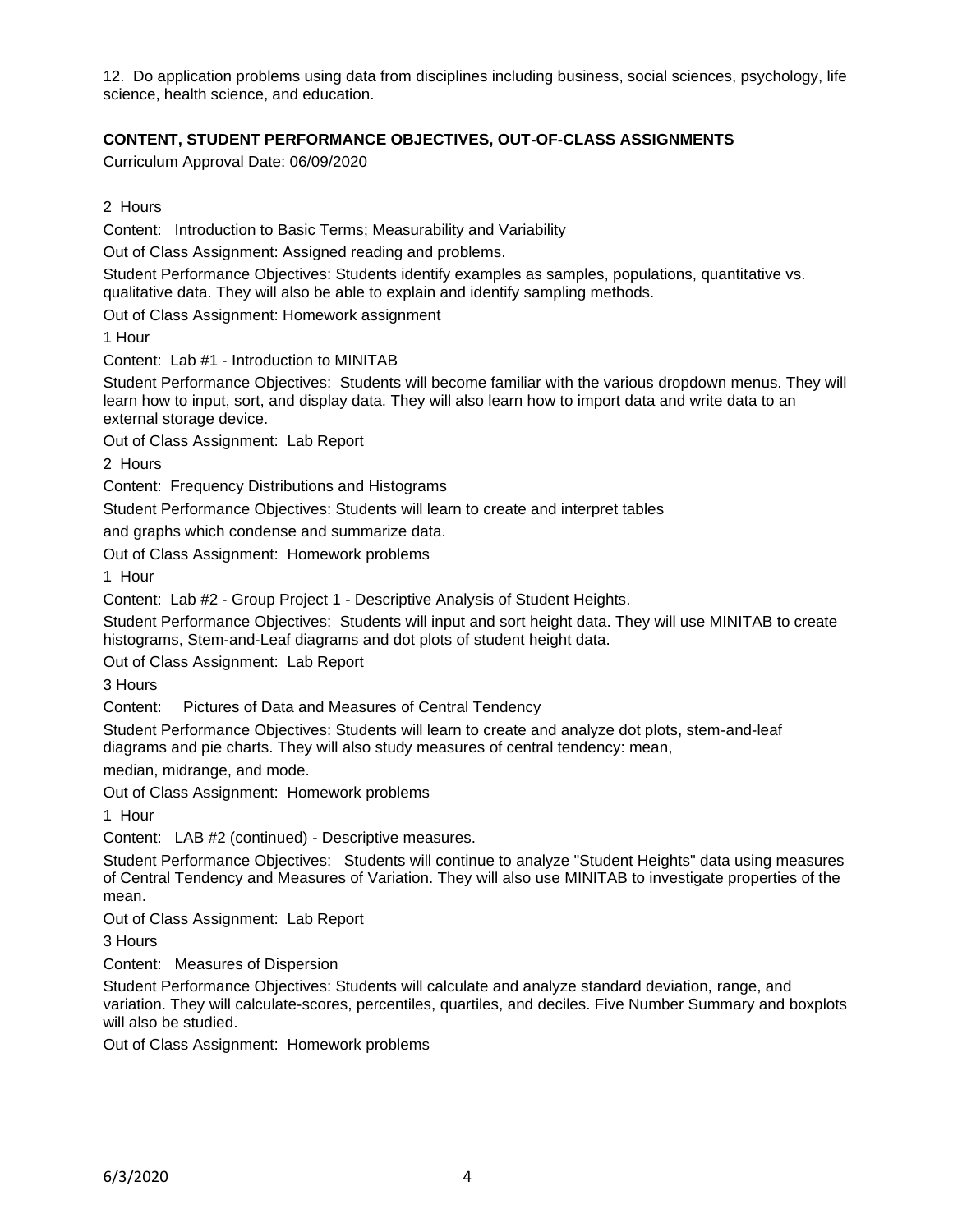1 Hour

Content: LAB #3 - Boxplots

Student Performance Objectives: Students will learn how to create boxplots using MINITAB. They will complete analysis of "Student Heights" data by creating and comparing boxplots.

Out of Class Assignment: Lab Report

4 Hours

Content: Probability

Student Performance Objectives: Students will study relative frequency and methods for calculating probabilities for simple events. Both the Addition Rule and Multiplication Rule will be studied. Conditional probabilities will be defined and illustrated with an emphasis on contingency tables.

Out of Class Assignment: Homework problems

1 Hour

Content: LAB #4 - Discrete Probabilities.

Student Performance Objectives: Students will use MINITAB to simulate the tossing of 2 dice. Relative frequencies will be calculated and compared with theoretical probabilities to illustrate the Law of Large Numbers.

Out of Class Assignment: Lab Report

5 Hours

Content: Discrete Probability Distributions

Student Performance Objectives: Students will study discrete and continuous random variables and probability distributions. Students will learn methods for finding mean, variance, and standard deviation for probability distributions as well as expected value. Binomial experiments and the calculation of probabilities in binomial experiments will also be covered.

Out of Class Assignment: Homework problems

1 Hour

Content: LAB #5 - Binomial Distributions

Student Performance Objectives: Students will explore the relationship between tree diagrams, binomial distributions and calculating binomial probabilities.

Out of Class Assignment: Lab Report

5 Hours

Content: Normal Probability Distribution

Student Performance Objectives: Students will master the continuous normal

probability distribution. Topics covered will include standard and nonstandard normal distribution and finding probabilities and 2-scores.

Out of Class Assignment: Homework problems

1 Hour

Content: LAB #6 - Normal Probability Distribution

Student Performance Objectives: Students will study the nature of normal probability distributions by generating normally distributed data and comparing resulting experimental probabilities with theoretical probabilities for normally distributed data.

Out of Class Assignment: Lab Report

2 Hours:

Content: Central Limit Theorem - Central Limit Theorem

Student Performance Objectives: Students will study the Central Limit Theorem and its application to the sampling distribution of the mean and resulting probabilities.

Out of Class Assignment: Homework problems

1 Hour

Content: LAB #7 - Central Limit Theorem -

Student Performance Objectives: The students will participate in a computer lab simulating the sampling distribution of means of large samples to reinforce and illustrate the Central Limit Theorem.

Out of Class Assignment: Lab Report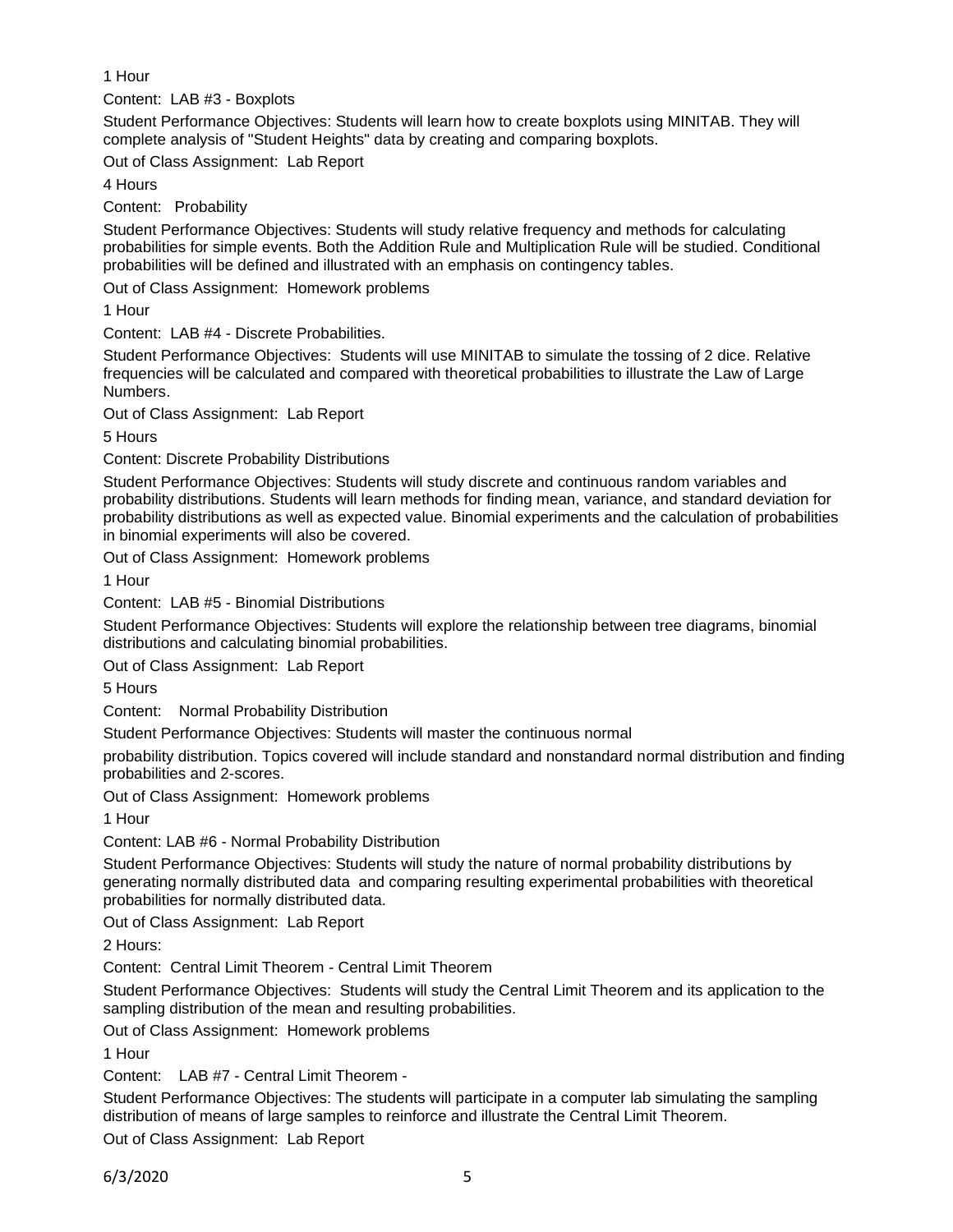5 Hours

Content: Estimates and Sample Sizes

Student Performance Objectives: Students will create and interpret confidence intervals to estimate population proportions and means.

Out of Class Assignment: Homework problems

1 Hour

Content: LAB #8 - Confidence Intervals Lab

Student Performance Objectives: Students will use MINITAB to generate data and build confidence intervals.

Out of Class Assignment: Lab Report

8 Hours

Content: Hypothesis Testing

Student Performance Objectives: Students will learn to implement basic concepts and procedures used for testing claims made about population means and proportions

Out of Class Assignment: Homework problems

1 Hour

Content: LAB #9 - Hypothesis Testing

Student Performance Objectives: Students will utilize MINITAB to perform a hypothesis test.

Out of Class Assignment: Lab Report

4 Hours

Content: Inferences Involving Two Populations

Student Performance Objectives: Students will create confidence intervals and perform hypothesis tests about the means of two populations for large independent samples and two proportions.

Out of Class Assignment: Homework problems

3 Hours

1 Hour

Content: GROUP PROJECT PROPOSAL

Student Performance Objectives: Students will decide on project topic, formulate hypotheses and develop appropriate survey questionnaire.

Out of Class Assignment: Formal Project Proposal

Content: Linear Correlation and Regression

Student Performance Objectives: Students will investigate methods for analyzing and dealing with relationships between two variables.

Out of Class Assignment: Homework problems

1 Hour

Content: LAB #11

Student Performance Objectives: Students will utilize MINITAB to, perform a linear regression on a set of data.

3 Hours:

Content: Analysis of Variance

Student Performance Objectives: Students will learn the basic method of one way analysis of variance (ANOVA).

Out of Class Assignment: Homework problems

1 Hour

Content: LAB #12 - Group Project

Student Performance Objectives: Students will begin to analyze collected data using MINITAB.

Out of Class Assignment: Final Project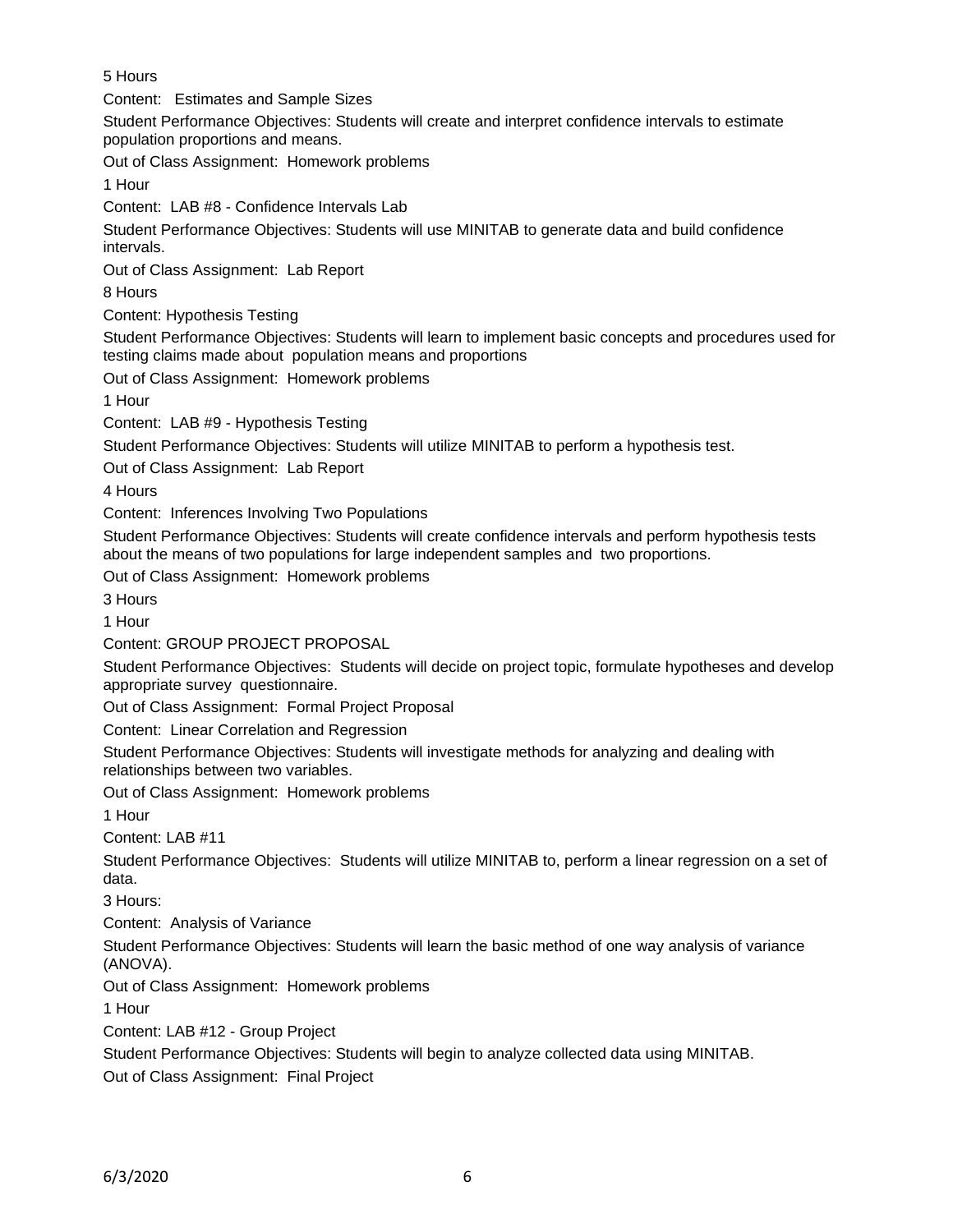# 3 Hours

Content: Chi-Square/Review

Student Performance Objectives: Students will study the Chi-square distribution and use it to test goodness of fit.

Out of Class Assignment: Homework problems

1 Hour

Content: LAB #12 - Group Project

Student Performance Objectives: Continue to work on group project using MINITAB to develop confidence intervals and test hypotheses.

Out of Class Assignment: Final Project

2 Hours

FINAL EXAM

## **METHODS OF INSTRUCTION:**

Instruction will be by lecture/discussion with periodic cooperative problem solving sessions with student presentations.

## **METHODS OF EVALUATION:**

Writing assignments

If this is a degree applicable course, but substantial writing assignments are not appropriate, because course primarily involves skill demonstration or problem solving

Problem-solving assignments

Percent of total grade: 100.00 %

Percent range of total grade: 100 % to 100 % Homework Problems; Lab Reports; Quizzes; Exams; Other: Final Project

# **OUT OF CLASS ASSIGNMENTS:**

Required Outside Hours:

Assignment Description: Final Class Project: Demonstrate a synthesis of concepts learned throughout the semester by a group project, which will require students to formulate a survey, collect data, analyze data, and derive inferences from the data.

# **REPRESENTATIVE TEXTBOOKS:**

Required Representative Textbooks

Mario F. Triola. Required: Triola. Essentials of Statistics, 5th Edition Pearson, 2015. Or other appropriate college level text.. ISBN-10: 0-321-92459-2,2015.